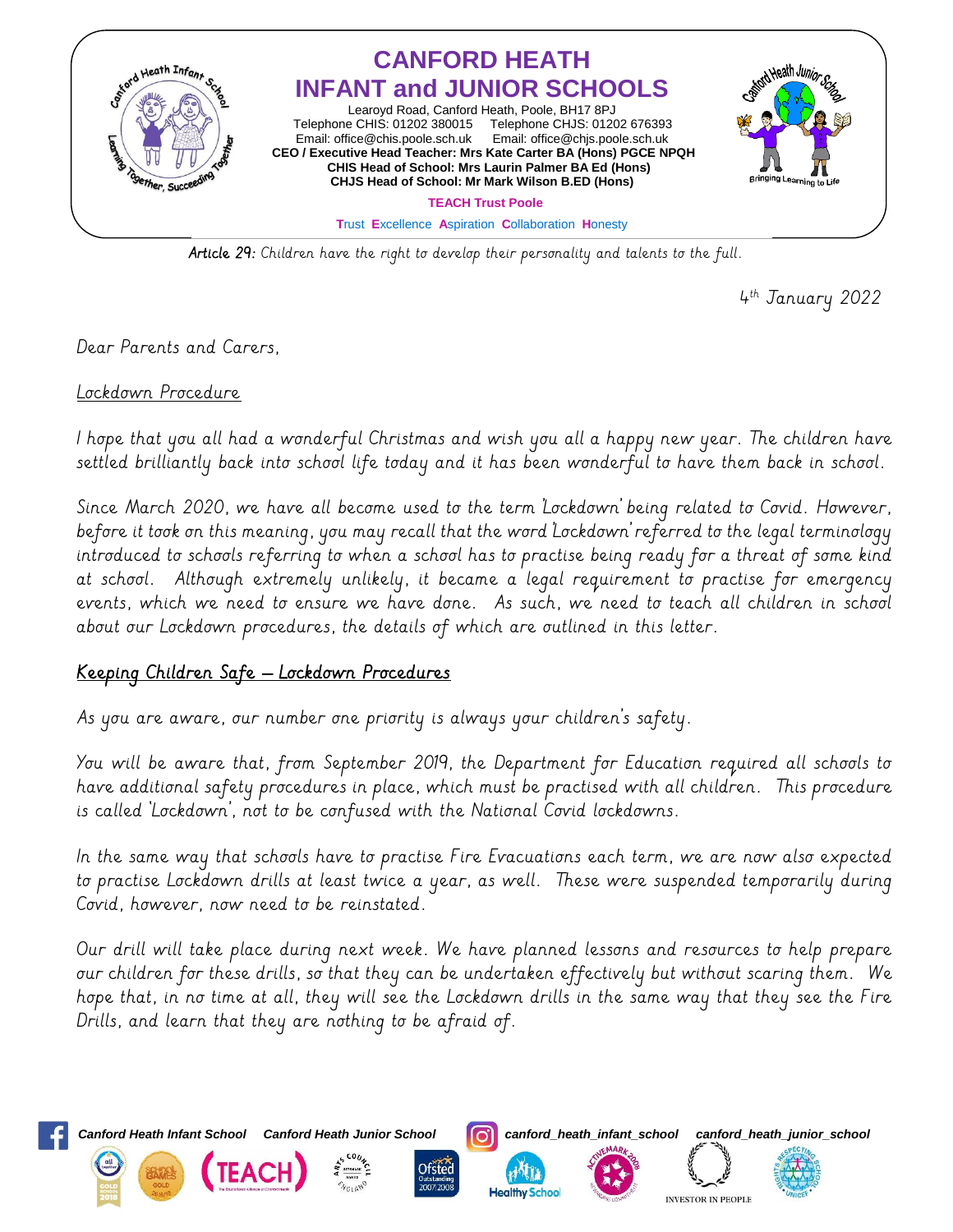## What is a Lockdown and when would we carry it out?

A Lockdown procedure is a standard health and safety procedure, not unlike fire safety procedures; however, we stay inside whereas with fire drills, we go outside and line-up in the playground. Our Lockdown procedure would be used when there is a threat to the safety of pupils, staff and others in school and it is safer for everyone to remain inside, rather than evacuating the building. The aim is simply to keep everyone safe by keeping them inside, as a place of safety.

## Situations where our Lockdown procedure may be used include:

- Local air pollution, perhaps due to a chemical release from a nearby factory and either we have decided to do so, or the Fire and Rescue Services have advised us to remain indoors and close windows.
- An animal in the grounds.
- There is an incident or civil disturbance in the area that might affect school and either we have decided to do so, or the Police have advised us to remain indoors.
- There is an aggrieved, disturbed or intoxicated person trying to gain access (this could be a person known to school or a stranger) and either we have decided to do so, or the Police have advised us to remain indoors.
- There is an intruder on site or other external threat and the Police are informed and either we have decided to do so, or the Police have advised us to remain indoors.

## TEACH Lockdown procedures

All our staff will carefully and sensitively explain the procedure to our children in the week commencing 10th January 2022. Staff will reassure pupils during and after the drill and will emphasise that this is similar to a fire drill but for Lockdown, we don't leave the school buildings.

During Lockdown we close windows, external doors, blinds and hide under desks and tables, so we will make it more like a game for our younger pupils.

We have shared this week with you so that you are aware, just in case they come home and ask you any questions about it.

Finally, I would invite parents and carers to discuss the process and reasons for Lockdown procedures in an open, supportive manner with their children. I must also emphasise that we are required, by law, to practise Lockdown, so that in the very unlikely event of such a situation occurring, our pupils and staff are fully prepared. There will be no mention of weapons, terrorists or similar language with pupils in our preparations for Lockdown, unless of course, a child directly asks us questions using this vocabulary.

If you or your child/children have any further concerns or questions, please do not hesitate to contact the school office. A copy of the new Lockdown Policy and Procedures is available on each school website.





**Ofsted**